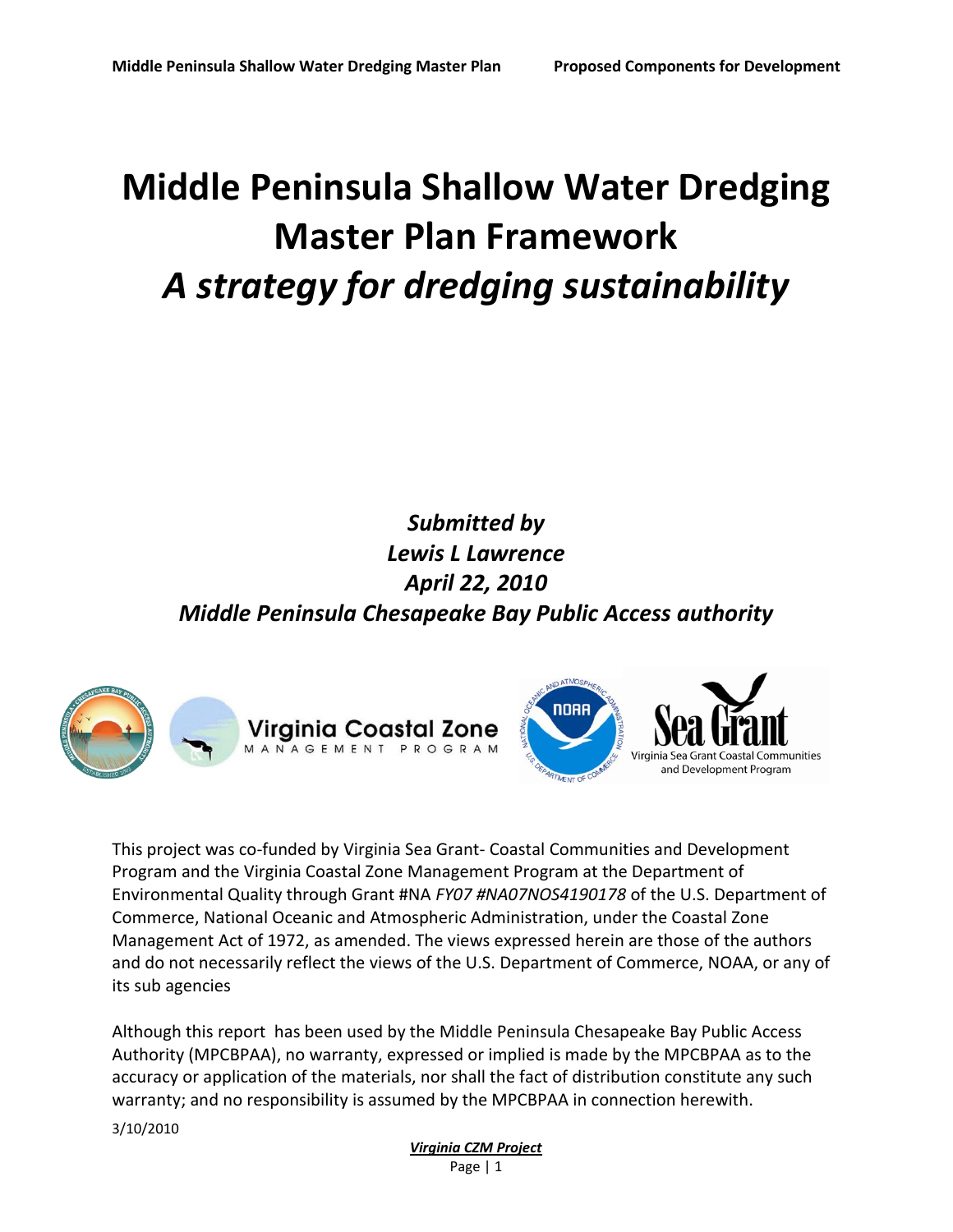#### *Introduction and Summary*

Navigable channels are pivotal to the use and enjoyment of docks, marinas, boat yards, yacht brokers and eateries. Water borne traffic has been at the heart of Middle Peninsula waterways since becoming home to its earliest settlers.

This project will begin the process of identifying and discussing the issues and framework necessary to establish a Middle Peninsula Regional Dredging and Sediment Management Plan (D & S Plan). A sustainable dredging and sediment master plan will be developed from the following components which include:

- Identification of regional and local dredging and sediment management needs
- The costs and potential funding mechanism for dredging projects
- The feasibility, nature and form of inter-municipal cooperation
- A methodology and process for determining dredging priorities and scheduling
- Feasibility and requirement for expedited permitting
- Alternative for ownership, control and operation of dredging equipment.
- Consideration of ecosystem restoration through the beneficial use of dredged material*,*  incorporating dredging Sections 202 and 701 of the Chesapeake Bay Executive Order call on Federal agencies to expand public access to waters and open spaces of the Chesapeake Bay and its tributaries from Federal lands and conserve landscapes and ecosystems of the Chesapeake Bay watershed.

The primary focus of this investigation is on the rivers, creeks, harbors, and embayment's draining from the Middle Peninsula into the Chesapeake Bay. However, the solutions developed should be applicable and transferable to all Chesapeake Bay communities.

In preparation of and with full anticipation that the US Army Corps of Engineers (ACE) will no longer be available for local waterway dredging, the Middle Peninsula must address the economic impact and needs of shallow water dredging and sediment management and determine how to accomplish and fund a Plan. It is believed that by study of these issues the Middle Peninsula region will be assured timelier, cost effective and adequate maintenance dredging of the waterways of the Middle Peninsula. The development of a Middle Peninsula Regional Dredging and Sediment Master Plan (D & S Plan) will allow for continuing economic activity by improving the use of Middle Peninsula waterways and, more importantly, promote further economic, commercial and recreational use of the Middle Peninsula.

#### *Dredging Needs and Economic Impacts*

The first step in the Plan development is to identify the dredging and sediment needs in the geographic area of impact, namely the counties of Essex, Gloucester, King and Queen, King William, Mathews, and Middlesex including the Towns of Tappahannock, Urbanna, and West Point. This will include gathering information from site visits, interviews with public officials, marina operators, yacht clubs and marine contractors as well as a review of Town and County files and a review of the US Army Corps of Engineers regulatory permit files. Emphasis should be placed upon the physical configuration of the channels, the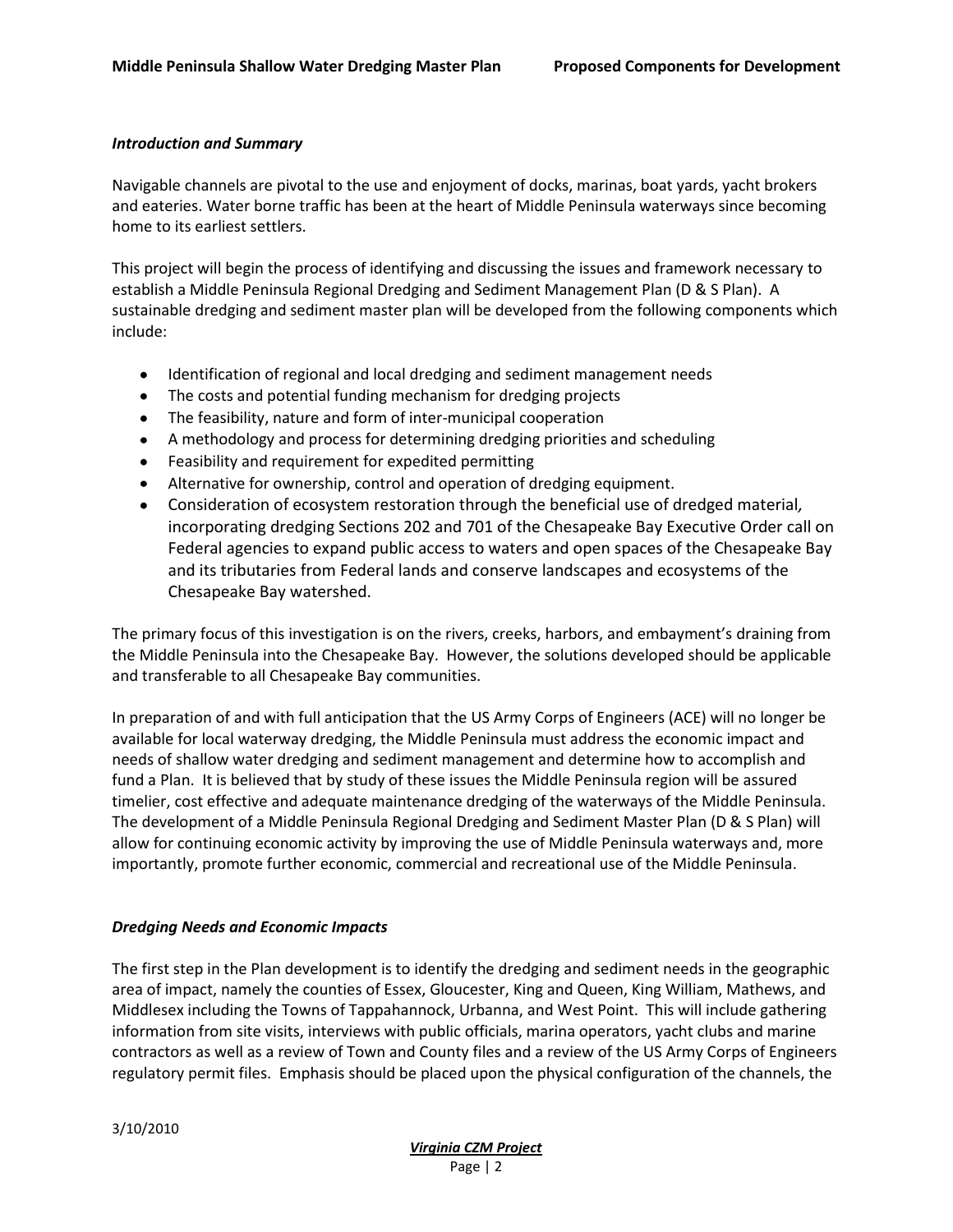type and level of use, size of vessels, sediment physical characteristics and chemical quality and the past dredging experience including the sponsoring entity, frequency, amounts and disposal.

The primary focus of this investigation is on the rivers, creeks, harbors and embayment's draining from the Middle Peninsula into the Chesapeake Bay, a universe of 50-75 different potential dredging areas of need or recreational and or commercial style dredging project. Areas could be categorized as primary, secondary (including smaller tributaries and unmarked channels) or tertiary based on traffic volume and economic impact (public launches and docks and marinas). Private channels and private docks will likely continue to depend on private funding for dredging needs.

The economic impacts of scheduled maintenance dredging and the existence of a single responsible entity are difficult to accurately estimate. It is clear, however, from a number of objective measures that the existing economic activity represented by recreational boating, commercial fishing and the potential economic development potential associated with the existence of good marine facilities are substantial.

#### *Program Organization*

The Middle Peninsula/Chesapeake Bay Public Access Authority (MPCBPAA) has been identified as the lead organization to identify a potential plan and organization for a regional D&S management program. Potential D & S program organization may include one of the following or a combination of:

- Traditional Army Corps of Engineers (ACE) model
- Public centralized approach: establish a dredging authority
- Decentralized approach: private citizens
- Hybrid of each of the above

#### *Dredging Priorities and Scheduling*

#### Traditional/Historic Approach

As in the past, Army Corps of Engineers establishes dredging priorities. Scheduling is determined primarily on the basis of necessity, as evidenced by past dredging history and vessel traffic for identified channels. A schedule is then developed for all channels identified for maintenance. The schedule will include the channel to be dredged, the frequency of dredging, and an estimate of the amount of dredging necessary. Permitting for D & S is centralized using this approach. However, it is unlikely that federal funding will be provided to maintain all but the most heavily trafficked, or primary waterways. Historically, ACE has not dredged smaller tributaries or unmarked channels. It is unlikely that they will be included in future D & S scheduling through ACE. Therefore, some plan will need to be identified to provide a D & S schedule for these secondary waterways.

#### Public Centralized Approach

3/10/2010 Requires a centralized dredging authority to provide project accountability and to facilitate and properly manage regulatory permitting. The authority will also provide administrative support (accounting, contracting, payroll and human resources). The public centralized model will look to evaluate the region

#### *Virginia CZM Project* Page | 3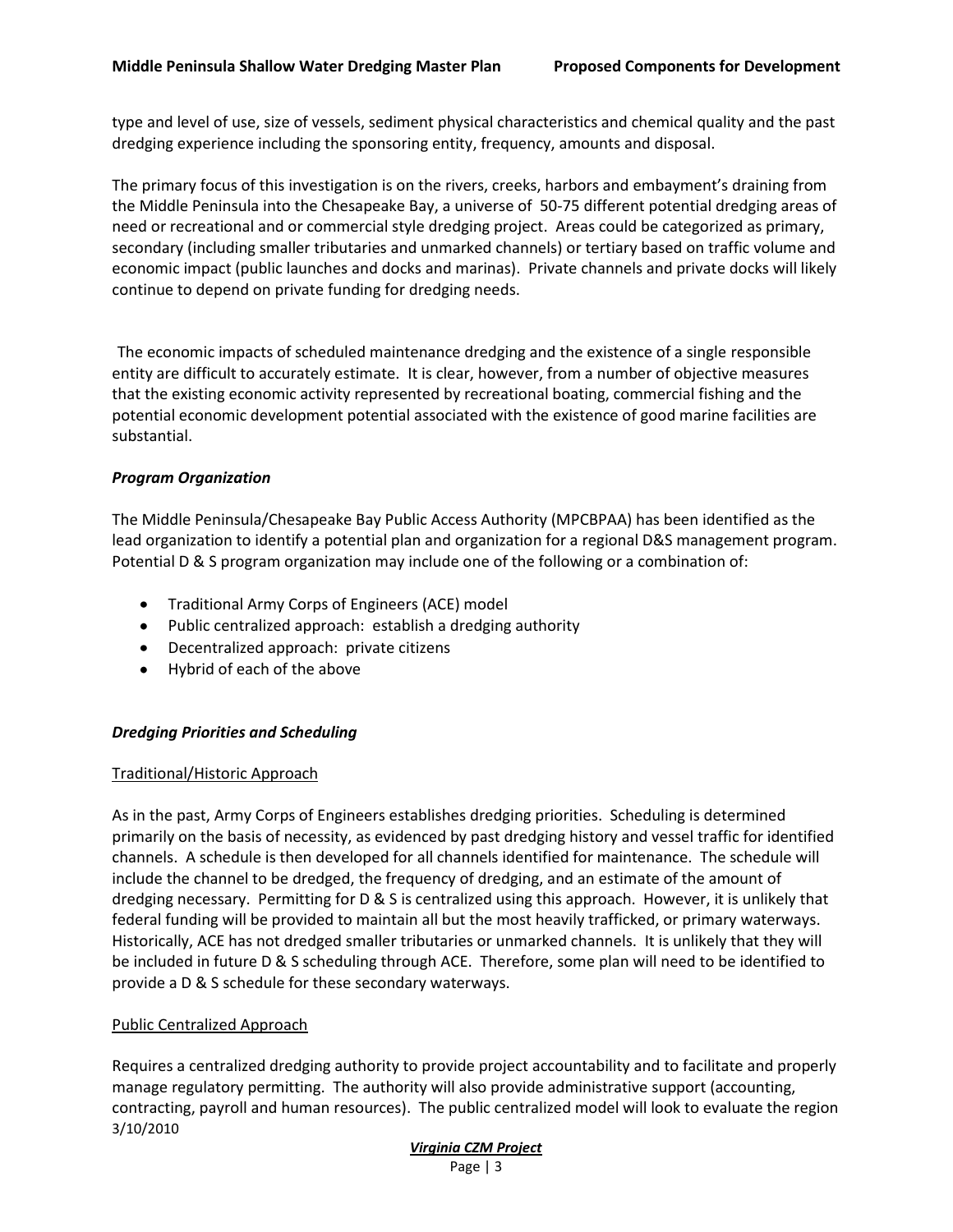as a whole and coordinate the timing between projects and establish locations to maximize the sediment spoil (new sand for erosion control, create new islands, etc.), as well as coordinate multiple projects in the same area. D & S needs will determine whether or not it will be advantageous to perform dredging operations with staff or with contractors. If dredging is performed by the authority, it should have a dedicated crew trained specifically in D & S operations with the selected equipment.

Equipment needs will be determined in part by the physical and chemical composition of sediment materials as well as the expected volume and disposal practices.

Using a public centralized approach will require a funding plan that may include private funding options and/or public options.

#### Decentralized Approach

This approach leaves the issue to private citizens to address. Basically, those who own docks, marinas or waterfront property will dredge as they see the need to get boats in and out of access points rather than as part of an identified plan or schedule. Financing, permitting and contracting will become the responsibility of the citizen or business owner.

#### Hybrid

This approach may include portions of all presented options. The most likely combination might utilize ACE for the primary waterways (highest economic impact) with a centralized authority assuming responsibility for secondary areas to include smaller tributaries and unmarked channels based on vessel traffic. Private Citizens will likely be required to assume responsibility for tertiary and/or privately owned docks that have limited impact on the regional economy.

#### *Spoil Use, Disposal and Environmental Impacts*

Regardless of the D & S program organization approach, a continuing problem with dredging operations is disposal of dredge spoils. Dredging can create disturbance to aquatic ecosystems, often with adverse impacts. Dredge spoils may contain toxic chemicals that may have an adverse effect on the disposal area. The process of dredging itself often dislodges chemicals and injects them into the water column. This must be taken into consideration in the disposal or re-use of spoil from dredge sites.

Traditional disposal of spoil involves use of centralized, deep water sites well away from the dredging sites. Transportation can be costly. A variety of beneficial uses for the spoils should also be explored such as beach nourishment and/or erosion protection. The use of spoils for construction materials or as daily cover in landfills should also be explored, though studies show these are more costly means of disposable due to the cost of extra handling, transportation and testing involved in this solution.

3/10/2010 The primary dredged materials to be encountered will be clean sands. These materials are believed to primarily originate in the along shore transport along the shorelines and are deposited in the channels as shallow bars. As the bars grow in width and height, the sand is spread along the channel length. Since the spoil is primarily derived from along shore sources, it should be acceptable to reintroduce the dredged material to the along shore transport system. Candidate disposal sites would be high-energy

#### *Virginia CZM Project* Page | 4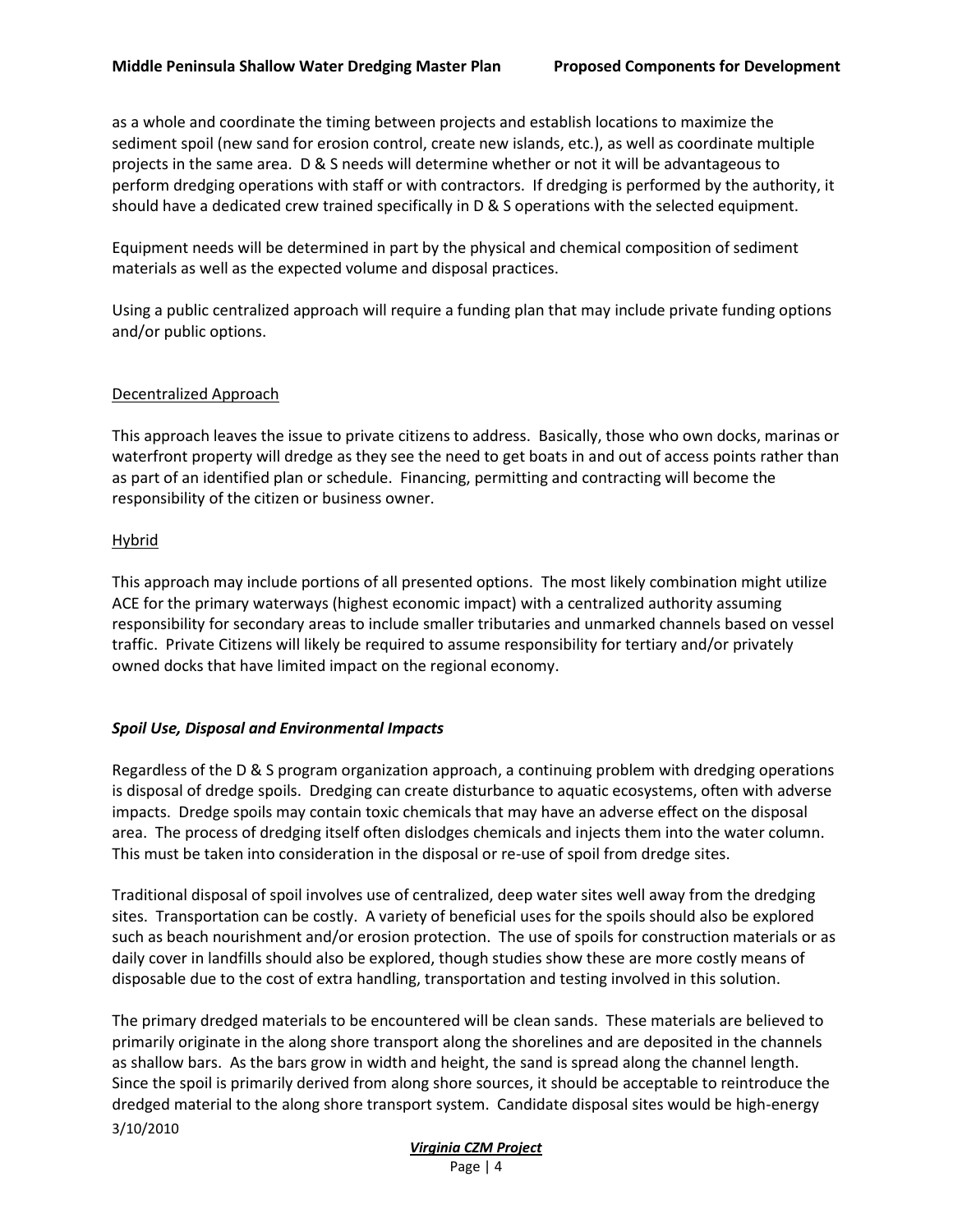areas, where shorelines are receding, for which the biological substrate is relatively devoid of aquatic species. This proposal will require additional investigation, likely an on-site visual inspection of the proposed disposal area by a qualified biologist to ascertain that no significant aquatic habitats will be disturbed. Written permission from adjacent landowners may also be required to allow placement of the materials.

In general, suitable disposal sites should be close enough to each channel that material can simply be pumped to the designated disposal site and discharged. For some sites, spoil will have to be disposed of at offshore, underwater sites or on land. A 2008 report from the Corps of Engineers indicates 10 disposal techniques are traditionally used as disposal strategies (chart below). Additional considerations should b given to the use of dredged materials to enhance public recreational opportunities, increase living resource habitats, and enhance the environmental quality of the Chesapeake Bay and tributaries of the Middle Peninsula



Corps of Engineers annual dredged material placement (IWR 2008)

#### *Equipment Needs*

Depending on the approach selected, it may be more cost-effective to operate the D & S operation with "in-house" staff. Equipment needs will be determined in part by the physical and chemical composition of sediment materials as well as the expected volume and disposal practices. Other considerations will include the physical constraints of proposed dredging sites including the distance between sites, maximum and minimum depths, channel widths, overhead obstructions and channels' exposure to winds, waves and currents.

3/10/2010 For small scale dredging in confined channels, the primary means of dredging are mechanical and hydraulic. Generally, maintenance dredging is most easily accomplished with hydraulic equipment using a trailing suction hopper dredger that trails its suction pipe when working and loads the dredge spoil into one or more hoppers in the vessel. When the hoppers are full, the dredger sails to a disposal area and either dumps the material through doors in the hull or pumps the material out of the hoppers.

### *Virginia CZM Project*

```
Page | 5
```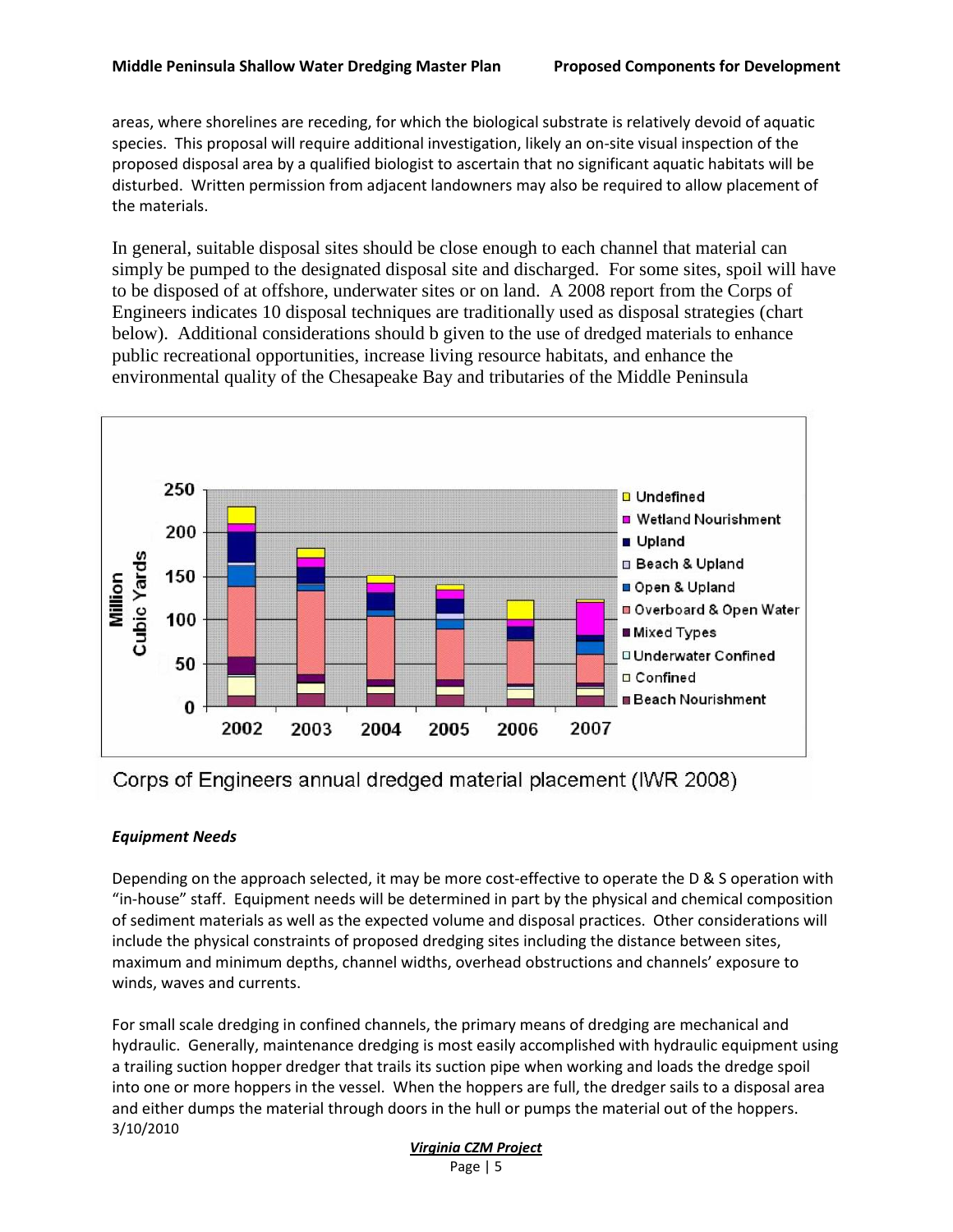#### *Permitting*

Permits are necessary from both the US Army Corps of Engineers and the Virginia Marine Resource Commission for dredging operations in the study area waterways. A significant advantage of having a single entity responsible for permitting of the proposed dredging operations is the centralization of the permitting information, data on each channel's sediments and their characteristics, and knowledge of dredging operation scheduling and limitations. With this information in hand, no difficulty with environmental permitting for dredging of any of the study area channels would be anticipated. The permitting process may become more problematic for individual businesses or private citizens. Having an advanced schedule for dredging of sites would allow for early permit applications, minimizing any delays associated with the review process. Again, without a centralized authority and advanced scheduling, the process will slow significantly. However, most sites have existing permits and available background information that will form the basis for continuing permitting. All Federal required permitting may be combined into a single regional permit and State permits are relatively easy to have reissued if good records are maintained of dredging and disposal operations.

The use of dredge spoil from the study area channels for beach nourishment and/or erosion protection will involve dredge spoil placement in near-shore upland habitats. Approvals for this placement will require at least a visual inspection by a qualified aquatic biologist to assess habitat conditions in the disposal area.

#### *Estimated Costs and Funding*

This section will summarize the estimated costs for implementation and operation of the D & S Management Program and identifies and recommends funding sources.

#### Program Costs

An analysis of cost estimates for comparison should be based on:

- 1) Cost per cubic yard for shallow water dredging including disposal and permitting. Estimates should also include published dredging public costs, interviews with dredging contractors and recent bids for shallow-water dredging.
- 2) Capital plus operating costs for self-operated dredging to include all crew personnel as well as administrative support functions.

The decision to contract or self-operate will be determined by the annual expected volume of dredging determined to be needed in the study area.

#### Program Funding Options